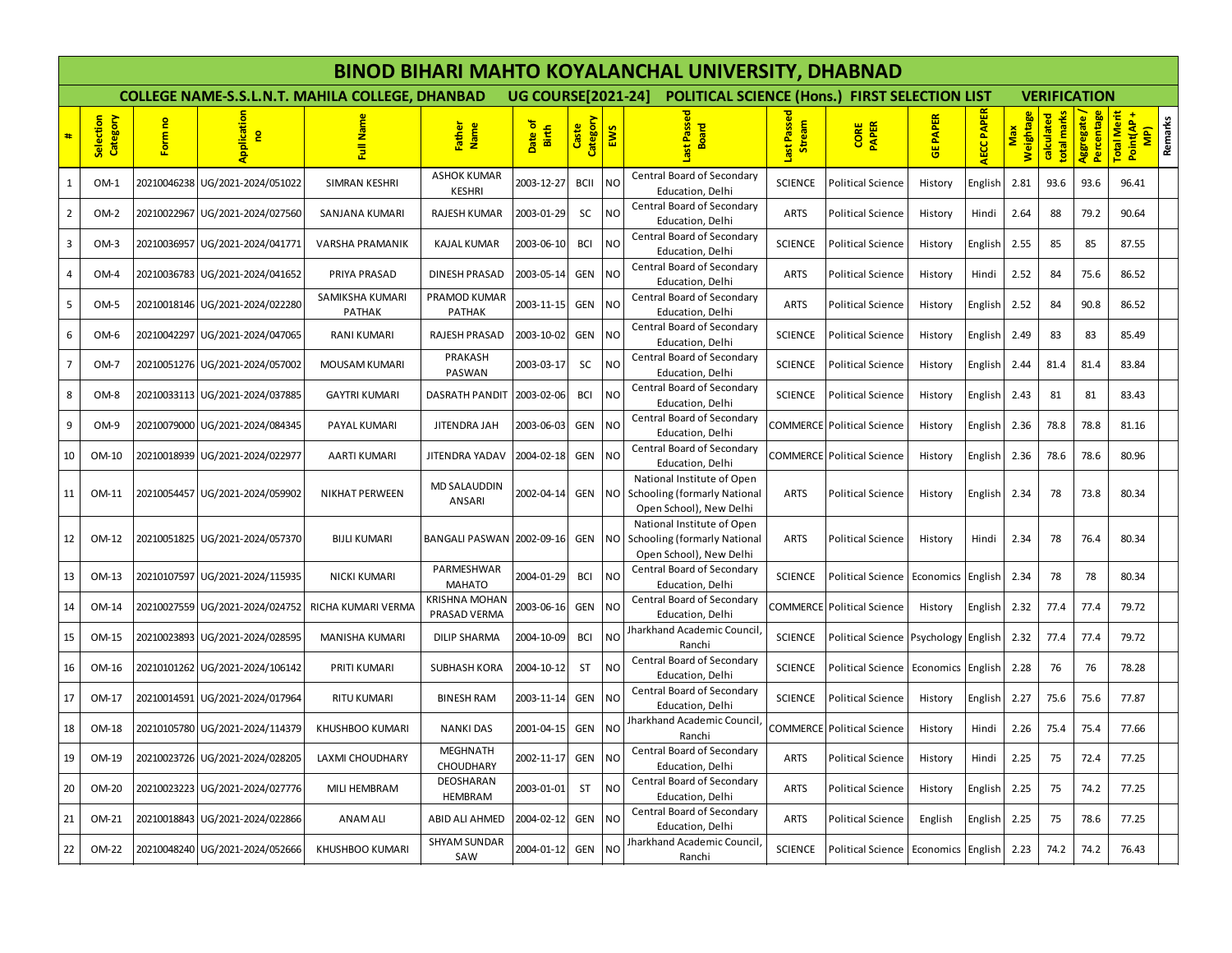|    |                       |         |                                   |                                                        |                                    |                              |                   |                | <b>BINOD BIHARI MAHTO KOYALANCHAL UNIVERSITY, DHABNAD</b>                                 |                           |                                                  |                    |                   |                  |                           |                         |                                                                      |
|----|-----------------------|---------|-----------------------------------|--------------------------------------------------------|------------------------------------|------------------------------|-------------------|----------------|-------------------------------------------------------------------------------------------|---------------------------|--------------------------------------------------|--------------------|-------------------|------------------|---------------------------|-------------------------|----------------------------------------------------------------------|
|    |                       |         |                                   | <b>COLLEGE NAME-S.S.L.N.T. MAHILA COLLEGE, DHANBAD</b> |                                    | <b>UG COURSE[2021-24]</b>    |                   |                | <b>POLITICAL SCIENCE (Hons.) FIRST SELECTION LIST</b>                                     |                           |                                                  |                    |                   |                  |                           | <b>VERIFICATION</b>     |                                                                      |
| #  | Selection<br>Category | Form no | Application<br>g                  | Name<br>言                                              | Father<br>Name                     | $\sigma$<br>Date o'<br>Birth | Category<br>Caste | EWS            | Last Passed<br><b>Board</b>                                                               | च<br>Last Passe<br>Stream | <b>CORE</b><br>PAPER                             | <b>GE PAPER</b>    | <b>AECC PAPER</b> | Weightage<br>Max | total marks<br>calculated | Percentage<br>Aggregate | <b>Total Merit</b><br><b>Remarks</b><br>Point(AP<br>$\sum_{i=1}^{n}$ |
| 23 | OM-23                 |         | 20210080463 UG/2021-2024/079978   | URMILA KUMARI                                          | SAMRESH MURMU                      | 2002-05-05                   | <b>ST</b>         | NO.            | Central Board of Secondary<br>Education, Delhi                                            | <b>ARTS</b>               | <b>Political Science</b>                         | Economics English  |                   | 2.22             | 74                        | 73.8                    | 76.22                                                                |
| 24 | OM-24                 |         | 20210016750 UG/2021-2024/020913   | <b>MANISHA KUAMRI DAS</b>                              | <b>FAGOO DAS</b>                   | 2001-08-27                   | SC                | NO             | Jharkhand Academic Council<br>Ranchi                                                      | <b>SCIENCE</b>            | <b>Political Science</b>                         | History            | Hindi             | 2.21             | 73.8                      | 73.8                    | 76.01                                                                |
| 25 | $UR-1$                |         | 20210042435   UG/2021-2024/047355 | PUNAM KUAMRI                                           | <b>SHIVAN SAW</b>                  | 2003-05-08                   | <b>GEN</b>        | NO.            | Jharkhand Academic Council<br>Ranchi                                                      |                           | <b>COMMERCE Political Science</b>                | History            | Hindi             | 2.21             | 73.8                      | 73.8                    | 76.01                                                                |
| 26 | $UR-2$                |         | 20210016080 UG/2021-2024/020178   | <b>VRINDA KUMARI</b>                                   | PREM KUMAR DAS   2004-01-07        |                              | SC                | <b>NO</b>      | Central Board of Secondary<br>Education. Delhi                                            |                           | COMMERCE Political Science                       | Philosophy English |                   | 2.19             | 73                        | 73                      | 75.19                                                                |
| 27 | $UR-3$                |         | 20210125121 UG/2021-2024/135045   | <b>MAMTA KUMARI</b>                                    | PRAMESHWAR<br><b>MAHATO</b>        | 2004-02-10                   | <b>BCI</b>        | NO.            | Jharkhand Academic Council<br>Ranchi                                                      | <b>SCIENCE</b>            | <b>Political Science</b>                         | History            | Hindi             | 2.18             | 72.8                      | 72.8                    | 74.98                                                                |
| 28 | $UR-4$                |         | 20210102599 UG/2021-2024/107997   | <b>ASHA KUMARI</b>                                     | UPENDRA KUMAR<br><b>MAHTO</b>      | 2004-12-14                   | BCI               | <b>NO</b>      | Jharkhand Academic Open<br>Board                                                          | <b>SCIENCE</b>            | <b>Political Science</b>                         | History            | Hindi             | 2.17             | 72.4                      | 72.4                    | 74.57                                                                |
| 29 | <b>UR-5</b>           |         | 20210149697 UG/2021-2024/161807   | KHUSHBU KUMARI                                         | NANDKISHORE<br><b>MAHTO</b>        | 2003-09-15                   | BCI               | <b>NO</b>      | Jharkhand Academic Council<br>Ranchi                                                      | <b>ARTS</b>               | <b>Political Science</b>                         | History            | Hindi             | 2.13             | 71                        | 67.6                    | 73.13                                                                |
| 30 | $UR-6$                |         | 20210023014 UG/2021-2024/027718   | SABITA KUMARI                                          | <b>BHAGATU</b><br><b>MAHATO</b>    | 2002-08-06                   | BCI               | <b>NO</b>      | Jharkhand Academic Council<br>Ranchi                                                      | <b>SCIENCE</b>            | Political Science Psychology English             |                    |                   | 2.12             | 70.8                      | 70.8                    | 72.92                                                                |
| 31 | <b>UR-7</b>           |         | 20210036651 UG/2021-2024/041657   | <b>MADHU KUMARI</b>                                    | <b>SUKHDEV YADAV</b>               | 2002-08-10                   | <b>BCII</b>       | N <sub>O</sub> | Jharkhand Academic Council<br>Ranchi                                                      |                           | <b>COMMERCE</b> Political Science                | English            | Hindi             | 2.12             | 70.8                      | 70.8                    | 72.92                                                                |
| 32 | <b>UR-8</b>           |         | 20210141782 UG/2021-2024/150023   | SANGEETA HANSDA                                        | SUNIL HANSDA                       | 2003-07-08                   | <b>ST</b>         | <b>NO</b>      | Jharkhand Academic Council<br>Ranchi                                                      | <b>SCIENCE</b>            | <b>Political Science</b>                         | History            | Hindi             | 2.12             | 70.8                      | 70.8                    | 72.92                                                                |
| 33 | <b>UR-9</b>           |         | 20210038161 UG/2021-2024/043084   | SHAKSHI KUMARI                                         | RANJAN KUMAR<br><b>MISHRA</b>      | 2002-05-05                   | <b>GEN</b>        |                | National Institute of Open<br>YES Schooling (formarly National<br>Open School), New Delhi | <b>SCIENCE</b>            | <b>Political Science</b>                         | History            | English           | 2.1              | 70                        | 70                      | 72.1                                                                 |
| 34 | <b>UR-10</b>          |         | 20210040657 UG/2021-2024/045348   | AMRITA KUMARI                                          | KULBAHADUR                         | 2003-09-09                   | <b>GEN</b>        | <b>NO</b>      | Jharkhand Academic Council<br>Ranchi                                                      | <b>ARTS</b>               | <b>Political Science</b>                         | History            | Hindi             | 2.1              | 70                        | 64.1                    | 72.1                                                                 |
| 35 | <b>UR-11</b>          |         | 20210074855   UG/2021-2024/080679 | SUSHMA KUMARI                                          | BHUNESHWAR<br><b>MAHTO</b>         | 2004-03-25                   | BCI               | NO.            | Jharkhand Academic Council<br>Ranchi                                                      | <b>SCIENCE</b>            | <b>Political Science</b>                         | History            | Hindi             | 2.09             | 69.8                      | 69.8                    | 71.89                                                                |
| 36 | <b>UR-12</b>          |         | 20210092586 UG/2021-2024/098508   | <b>SIMPY KUMARI</b>                                    | RANVIJAY YADAV                     | 2001-12-12                   | <b>GEN</b>        | <b>NO</b>      | Jharkhand Academic Council<br>Ranchi                                                      | <b>SCIENCE</b>            | <b>Political Science</b>                         | English            | Hindi             | 2.08             | 69.2                      | 69.2                    | 71.28                                                                |
| 37 | <b>UR-13</b>          |         | 20210066233 UG/2021-2024/072699   | TANUJA KUMARI                                          | <b>ARUN KUMAR</b>                  | 2003-10-20                   | <b>GEN</b>        | NO.            | Central Board of Secondary<br>Education, Delhi                                            | <b>SCIENCE</b>            | <b>Political Science</b>                         | Hindi              | English           | 2.05             | 68.4                      | 68.4                    | 70.45                                                                |
| 38 | <b>UR-14</b>          |         | 20210146585 UG/2021-2024/098890   | SHRUTI SINHA                                           | ANUJ KUMAR<br><b>SINHA</b>         | 2003-03-13                   | <b>GEN</b>        | YES            | Jharkhand Academic Council<br>Ranchi                                                      | <b>SCIENCE</b>            | <b>Political Science</b>                         | History            | English           | 2.05             | 68.2                      | 68.2                    | 70.25                                                                |
| 39 | UR-15                 |         | 20210056753 UG/2021-2024/052672   | <b>ISHA KUMARI</b>                                     | SHARWAN<br>SHARMA                  | 2003-05-06                   | <b>BCII</b>       | NO.            | Jharkhand Academic Council<br>Ranchi                                                      | <b>SCIENCE</b>            | <b>Political Science</b>                         | History            | English           | 2.04             | 68                        | 68                      | 70.04                                                                |
| 40 | <b>UR-16</b>          |         | 20210095348 UG/2021-2024/101113   | <b>RITU KUMARI</b>                                     | <b>SUNIL KUMAR</b><br><b>SINGH</b> | 2003-10-01                   | <b>GEN</b>        | <b>NO</b>      | Central Board of Secondary<br>Education. Delhi                                            | <b>SCIENCE</b>            | <b>Political Science</b>                         | History            | English           | 2.02             | 67.2                      | 67.2                    | 69.22                                                                |
| 41 | <b>UR-17</b>          |         | 20210042897 UG/2021-2024/047774   | <b>KANCHAN KUMARI</b>                                  | <b>SANJAY SAW</b>                  | 2002-06-15                   | BCI               | <b>NO</b>      | Jharkhand Academic Council<br>Ranchi                                                      |                           | <b>COMMERCE Political Science</b>                | History            | Hindi             | 2.01             | 67                        | 67                      | 69.01                                                                |
| 42 | <b>UR-18</b>          |         | 20210084505 UG/2021-2024/016032   | <b>KHUSHI KUMARI</b>                                   | DINESH PANDIT                      | 2003-01-09                   | GEN               | <b>NO</b>      | Jharkhand Academic Council<br>Ranchi                                                      | <b>SCIENCE</b>            | Political Science Philosophy English             |                    |                   | $\overline{2}$   | 66.8                      | 66.8                    | 68.8                                                                 |
| 43 | <b>UR-19</b>          |         | 20210108030 UG/2021-2024/066396   | KUMARI LAKSHMI                                         | KAILASH YADAV                      | 2004-03-25                   | GEN               | <b>NO</b>      | Central Board of Secondary<br>Education, Delhi                                            |                           | COMMERCE Political Science   Economics   English |                    |                   | $6.2$            | 62                        | 62                      | 68.2                                                                 |
| 44 | <b>UR-20</b>          |         | 20210120269 UG/2021-2024/130614   | ANNU KUMARI                                            | RAMLAKHAN<br>YADAV                 | 2003-03-05                   | GEN               | <b>NO</b>      | Jharkhand Academic Council<br>Ranchi                                                      |                           | <b>COMMERCE</b> Political Science                | History            | Hindi             | 1.99             | 66.2                      | 66.2                    | 68.19                                                                |
|    |                       |         |                                   |                                                        |                                    |                              |                   |                |                                                                                           |                           |                                                  |                    |                   |                  |                           |                         |                                                                      |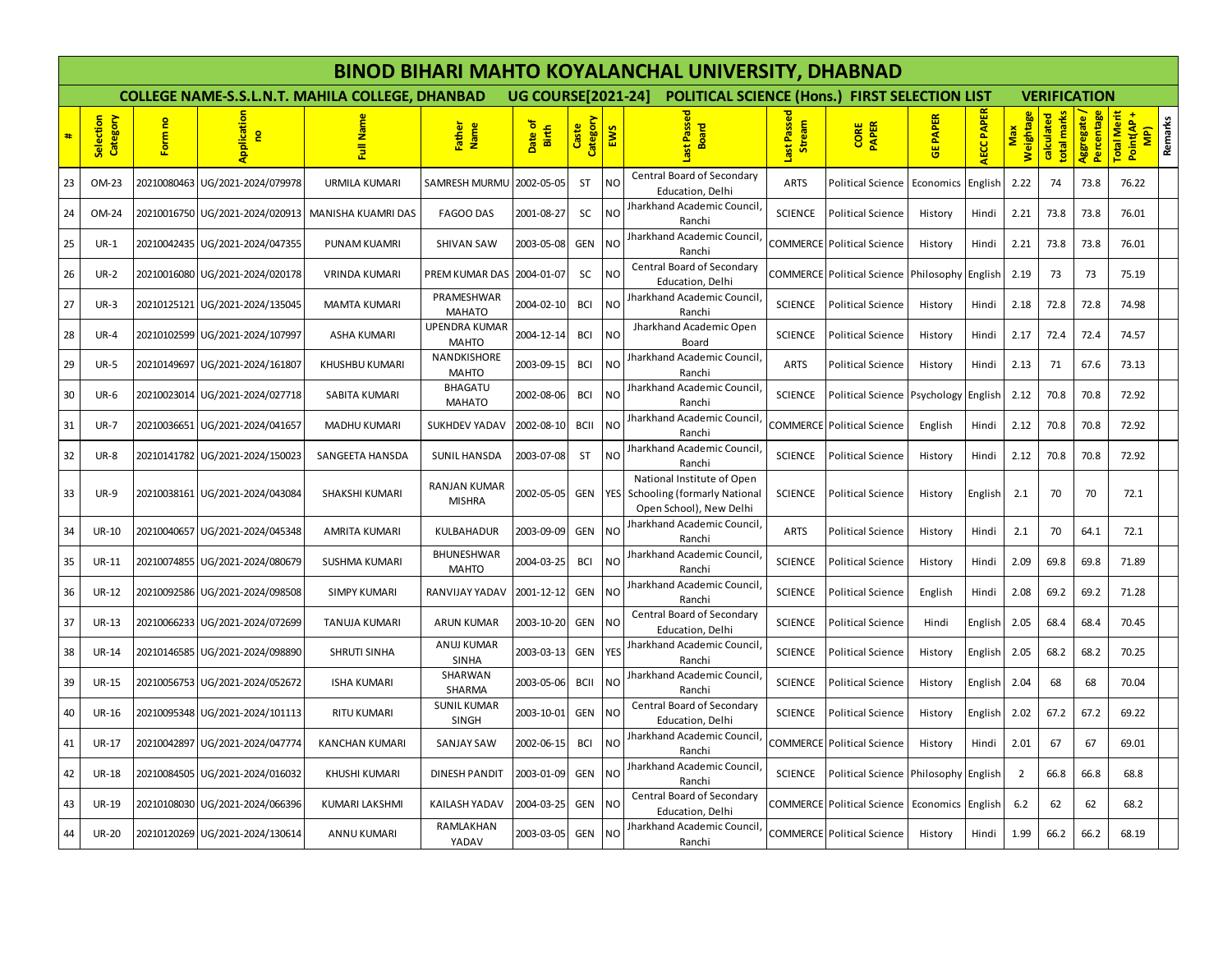|    |                       |                  |                                 |                                                        |                                     |                           |                   |                | <b>BINOD BIHARI MAHTO KOYALANCHAL UNIVERSITY, DHABNAD</b> |                         |                                   |                    |                   |                  |                           |                         |                                                               |
|----|-----------------------|------------------|---------------------------------|--------------------------------------------------------|-------------------------------------|---------------------------|-------------------|----------------|-----------------------------------------------------------|-------------------------|-----------------------------------|--------------------|-------------------|------------------|---------------------------|-------------------------|---------------------------------------------------------------|
|    |                       |                  |                                 | <b>COLLEGE NAME-S.S.L.N.T. MAHILA COLLEGE, DHANBAD</b> |                                     | <b>UG COURSE[2021-24]</b> |                   |                | POLITICAL SCIENCE (Hons.) FIRST SELECTION LIST            |                         |                                   |                    |                   |                  |                           | <b>VERIFICATION</b>     |                                                               |
| #  | Selection<br>Category | <b>e</b><br>Form | pplication<br>g                 | Full Name                                              | Father<br>Name                      | Date of<br>Birth          | Caste<br>Category | EWS            | Passer<br><b>Board</b>                                    | Passe<br>Stream<br>isel | <b>CORE</b><br>PAPER              | <b>GE PAPER</b>    | <b>AECC PAPER</b> | Weightage<br>Max | total marks<br>calculated | Percentage<br>Aggregate | <b>Total Merit</b><br>Remarks<br>Point(AP<br>$\sum_{i=1}^{n}$ |
| 45 | <b>UR-21</b>          |                  | 20210015449 UG/2021-2024/019619 | <b>KANCHAN KUMARI</b>                                  | SHIV YADAV                          | 2004-05-10                | <b>GEN</b>        | <b>NO</b>      | Jharkhand Academic Council<br>Ranchi                      | <b>ARTS</b>             | <b>Political Science</b>          | History            | English           | 1.98             | 66                        | 75.6                    | 67.98                                                         |
| 46 | <b>UR-22</b>          | 20210039594      | UG/2021-2024/044529             | KAJAL KUMARI                                           | <b>HABLU DEY</b>                    | 2004-08-15                | <b>BCII</b>       | NO             | Jharkhand Academic Council<br>Ranchi                      | <b>ARTS</b>             | <b>Political Science</b>          | History            | Hindi             | 1.98             | 66                        | 69.2                    | 67.98                                                         |
| 47 | <b>UR-23</b>          | 20210141431      | UG/2021-2024/147658             | <b>HIRAMUNI SOREN</b>                                  | <b>BAKIL SOREN</b>                  | 2003-10-07                | <b>ST</b>         | <b>NO</b>      | Jharkhand Academic Council<br>Ranchi                      | <b>SCIENCE</b>          | <b>Political Science</b>          | History            | Hindi             | 1.96             | 65.4                      | 65.4                    | 67.36                                                         |
| 48 | <b>UR-24</b>          |                  | 20210079157 UG/2021-2024/076934 | ANNU KUMARI                                            | DINESH KUMAR                        | 2003-01-31                | <b>BCII</b>       | NO             | Jharkhand Academic Council<br>Ranchi                      | <b>ARTS</b>             | <b>Political Science</b>          | History            | Hindi             | 1.95             | 65                        | 64.2                    | 66.95                                                         |
| 49 | <b>UR-25</b>          | 20210102824      | UG/2021-2024/108130             | <b>AARTI KUMARI</b>                                    | <b>BABLU ROY</b>                    | 2002-12-12                | <b>GEN</b>        | NO             | Jharkhand Academic Council<br>Ranchi                      |                         | <b>COMMERCE</b> Political Science | History            | Hindi             | 1.93             | 64.4                      | 64.4                    | 66.33                                                         |
| 50 | <b>UR-26</b>          | 20210064281      | UG/2021-2024/069171             | <b>SIMRAN KUMARI</b>                                   | BIIRENDRA VERMA 2004-10-06          |                           | <b>BCII</b>       | NO             | Central Board of Secondary<br>Education, Delhi            |                         | <b>COMMERCE</b> Political Science | History            | Hindi             | 1.93             | 64.2                      | 64.2                    | 66.13                                                         |
| 51 | <b>UR-27</b>          |                  | 20210073959 UG/2021-2024/079808 | <b>MEENA KUMARI</b>                                    | DALURAM<br><b>MAHATO</b>            | 2002-03-21                | <b>BCI</b>        | NO.            | Jharkhand Academic Council<br>Ranchi                      | <b>SCIENCE</b>          | <b>Political Science</b>          | History            | English           | 1.92             | 64                        | 64                      | 65.92                                                         |
| 52 | <b>UR-28</b>          |                  | 20210045074 UG/2021-2024/049800 | PRITY KUMARI                                           | SHAMBHU<br>RAJWAR                   | 2002-03-22                | <b>GEN</b>        | <b>NO</b>      | <b>Jharkhand Academic Council</b><br>Ranchi               | <b>ARTS</b>             | <b>Political Science</b>          | Economics          | Hindi             | 1.92             | 64                        | 58                      | 65.92                                                         |
| 53 | <b>UR-29</b>          |                  | 20210026133 UG/2021-2024/030737 | <b>MAMTA KUMARI</b>                                    | <b>MAHADEV MAHTO</b>                | 2003-02-10                | <b>BCI</b>        | N <sub>O</sub> | Jharkhand Academic Council<br>Ranchi                      | <b>ARTS</b>             | <b>Political Science</b>          | History            | Hindi             | 1.92             | 64                        | 67.4                    | 65.92                                                         |
| 54 | <b>UR-30</b>          | 20210075507      | UG/2021-2024/081348             | SANJOTI KUMARI                                         | BANESHWAR<br><b>MAHTO</b>           | 2003-08-30                | <b>BCI</b>        | <b>NO</b>      | Jharkhand Academic Council<br>Ranchi                      | <b>ARTS</b>             | <b>Political Science</b>          | History            | Hindi             | 1.92             | 64                        | 65.6                    | 65.92                                                         |
| 55 | <b>UR-31</b>          |                  | 20210015746 UG/2021-2024/019943 | NIKITA KUMARI                                          | MAHESH KUMAR                        | 2004-12-03                | <b>GEN</b>        | <b>NO</b>      | Jharkhand Academic Council<br>Ranchi                      | <b>ARTS</b>             | <b>Political Science</b>          | History            | English           | 1.92             | 64                        | 75.8                    | 65.92                                                         |
| 56 | <b>UR-32</b>          |                  | 20210018490 UG/2021-2024/022531 | KANIZ FATMA                                            | MD WASI KHAN                        | 2005-01-15                | <b>GEN</b>        | NO             | Jharkhand Academic Council<br>Ranchi                      | <b>SCIENCE</b>          | <b>Political Science</b>          | History            | English           | 1.91             | 63.6                      | 63.6                    | 65.51                                                         |
| 57 | <b>UR-33</b>          |                  | 20210100975 UG/2021-2024/106178 | RADHA KUMARI                                           | <b>ASHOK</b><br><b>VISHWAKARMA</b>  | 2003-02-14                | <b>GEN</b>        | <b>NO</b>      | Jharkhand Academic Council<br>Ranchi                      |                         | <b>COMMERCE</b> Political Science | History            | Hindi             | 1.9              | 63.4                      | 63.4                    | 65.3                                                          |
| 58 | <b>UR-34</b>          |                  | 20210068626 UG/2021-2024/074724 | <b>APARNA SEN</b>                                      | AKAL KUMAR SEN                      | 2002-09-05                | <b>GEN</b>        | NO             | Jharkhand Academic Council<br>Ranchi                      | <b>SCIENCE</b>          | <b>Political Science</b>          | Economics          | English           | 1.9              | 63.2                      | 63.2                    | 65.1                                                          |
| 59 | <b>UR-35</b>          |                  | 20210015708 UG/2021-2024/019986 | <b>NEHA KUMARI</b>                                     | <b>MADAN RAWANI</b>                 | 2003-12-22                | <b>GEN</b>        | NO             | Jharkhand Academic Council<br>Ranchi                      | <b>ARTS</b>             | <b>Political Science</b>          | History            | Hindi             | 1.89             | 63                        | 46.8                    | 64.89                                                         |
| 60 | <b>UR-36</b>          |                  | 20210018976 UG/2021-2024/022959 | PAYAL SHOUNDIK                                         | <b>MAHESH PD</b><br><b>SHOUNDIK</b> | 2003-05-14                | <b>GEN</b>        | <b>NO</b>      | Jharkhand Academic Council<br>Ranchi                      | <b>SCIENCE</b>          | <b>Political Science</b>          | Economics          | Hindi             | 1.88             | 62.8                      | 62.8                    | 64.68                                                         |
| 61 | <b>UR-37</b>          |                  | 20210057458 UG/2021-2024/062568 | <b>KIRAN KUMARI</b>                                    | <b>KISHOR KUMAR</b><br>RAWANI       | 2004-11-16                | <b>BCI</b>        | NO             | Jharkhand Academic Council<br>Ranchi                      | <b>SCIENCE</b>          | <b>Political Science</b>          | Psychology English |                   | 1.87             | 62.4                      | 62.4                    | 64.27                                                         |
| 62 | <b>UR-38</b>          |                  | 20210016114 UG/2021-2024/020324 | <b>SANA AKHTAR</b>                                     | <b>AKHTAR ANSARI</b>                | 2002-02-16                | <b>GEN</b>        | <b>NO</b>      | Jharkhand Academic Council<br>Ranchi                      | <b>ARTS</b>             | <b>Political Science</b>          | History            | Hindi             | 1.86             | 62                        | 52.2                    | 63.86                                                         |
| 63 | <b>UR-39</b>          |                  | 20210145612 UG/2021-2024/156057 | <b>MUSKAN PERWEEN</b>                                  | <b>MD SHAHID</b><br>ANSARI          | 2002-07-06                | <b>GEN</b>        | NO.            | Jharkhand Academic Council<br>Ranchi                      | <b>ARTS</b>             | <b>Political Science</b>          | History            | Hindi             | 1.86             | 62                        | 58                      | 63.86                                                         |
| 64 | <b>UR-40</b>          |                  | 20210027145 UG/2021-2024/031749 | REENA KUMARI                                           | <b>KANHAI BHUIYA</b>                | 2003-09-02                | <b>GEN</b>        | N <sub>O</sub> | Jharkhand Academic Council<br>Ranchi                      | <b>SCIENCE</b>          | <b>Political Science</b>          | History            | Hindi             | 1.86             | 62                        | 62                      | 63.86                                                         |
| 65 | EWS-1                 |                  | 20210038893 UG/2021-2024/043215 | <b>MANTASHA NAIYER</b>                                 | MD SHAHBAZ<br><b>NAIYER</b>         | 2004-03-11                | <b>GEN</b>        | <b>YES</b>     | Jharkhand Academic Council<br>Ranchi                      | <b>SCIENCE</b>          | <b>Political Science</b>          | History            | English           | 1.71             | 57                        | 57                      | 58.71                                                         |
| 66 | V_EWS-2               | 20210028821      | UG/2021-2024/033456             | <b>KUMKUM DUTTA</b>                                    | SHAILEN KUMAR<br><b>DUTTA</b>       | 2003-10-30                | <b>GEN</b>        | NO             | Jharkhand Academic Council<br>Ranchi                      | <b>SCIENCE</b>          | <b>Political Science</b>          | English            | Hindi             | 1.86             | 62                        | 62                      | 63.86                                                         |
|    |                       |                  |                                 |                                                        |                                     |                           |                   |                |                                                           |                         |                                   |                    |                   |                  |                           |                         |                                                               |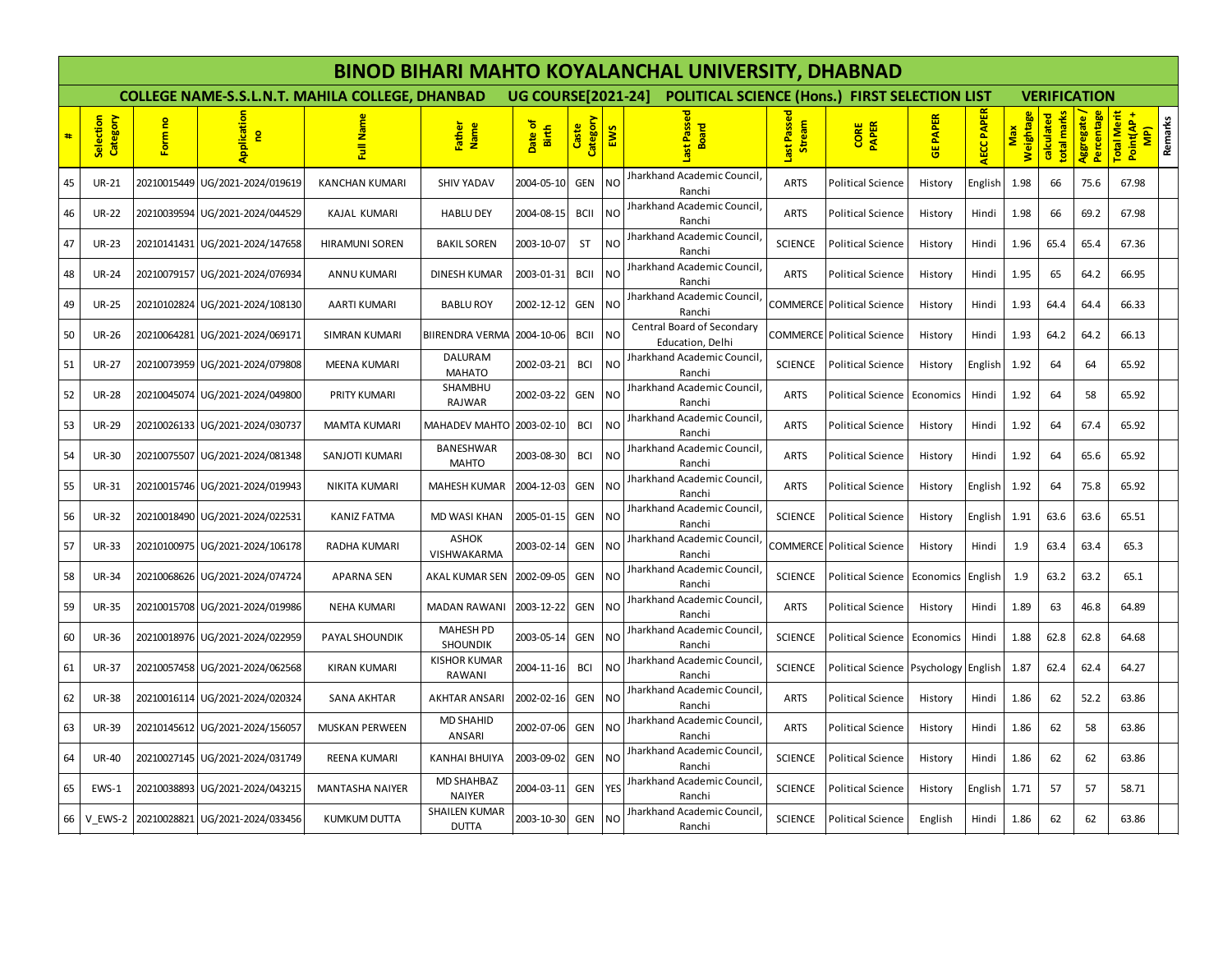|    |                       |         |                                                   |                                                        |                                      |                              |                   |                | <b>BINOD BIHARI MAHTO KOYALANCHAL UNIVERSITY, DHABNAD</b>                                    |                         |                                          |                 |                   |                  |                           |                         |                                          |                |
|----|-----------------------|---------|---------------------------------------------------|--------------------------------------------------------|--------------------------------------|------------------------------|-------------------|----------------|----------------------------------------------------------------------------------------------|-------------------------|------------------------------------------|-----------------|-------------------|------------------|---------------------------|-------------------------|------------------------------------------|----------------|
|    |                       |         |                                                   | <b>COLLEGE NAME-S.S.L.N.T. MAHILA COLLEGE, DHANBAD</b> |                                      | <b>UG COURSE[2021-24]</b>    |                   |                | <b>POLITICAL SCIENCE (Hons.) FIRST SELECTION LIST</b>                                        |                         |                                          |                 |                   |                  | <b>VERIFICATION</b>       |                         |                                          |                |
| #  | Selection<br>Category | Form no | Application<br>g                                  | Name<br>冒                                              | Father<br>Name                       | $\sigma$<br>Date of<br>Birth | Category<br>Caste | EWS            | Last Passed<br><b>Board</b>                                                                  | Passe<br>Stream<br>isel | <b>CORE</b><br>PAPER                     | <b>GE PAPER</b> | <b>AECC PAPER</b> | Weightage<br>Max | total marks<br>calculated | Percentage<br>Aggregate | Total Merit<br>Point(AP-<br>$\mathbf{F}$ | <b>Remarks</b> |
| 67 | V EWS-3               |         | 20210026988 UG/2021-2024/031704                   | <b>TWINKLE KUMARI</b>                                  | <b>BHAGWAN</b><br>PRASAD             | 2004-07-06                   | <b>GEN</b>        | N <sub>O</sub> | Jharkhand Academic Council,<br>Ranchi                                                        | <b>ARTS</b>             | <b>Political Science</b>                 | History         | English           | 1.86             | 62                        | 69.4                    | 63.86                                    |                |
| 68 | V EWS-4               |         | 20210127280 UG/2021-2024/084055                   | <b>SURBHI SINGH</b>                                    | <b>JIWAN SINGH</b>                   | 2001-01-19                   | <b>GEN</b>        | <b>NO</b>      | Central Board of Secondary<br>Education, Delhi                                               | <b>SCIENCE</b>          | Political Science   Psychology   English |                 |                   | 1.84             | 61.2                      | 61.2                    | 63.04                                    |                |
| 69 | V EWS-5               |         | 20210014914 UG/2021-2024/019110                   | SARITA KUMARI                                          | HARADHAN GOPE 2004-10-04             |                              | <b>GEN</b>        | N <sub>O</sub> | Jharkhand Academic Council,<br>Ranchi                                                        | <b>ARTS</b>             | <b>Political Science</b>                 | History         | English           | 1.83             | 61                        | 76                      | 62.83                                    |                |
| 70 | V EWS-6               |         | 20210018802 UG/2021-2024/022829                   | SIMRAN KUMARI                                          | <b>BHOLA GUPTA</b>                   | 2005-02-12                   | GEN NO            |                | Jharkhand Academic Council,<br>Ranchi                                                        | <b>SCIENCE</b>          | <b>Political Science</b>                 | Economics       | Hindi             | 1.83             | 61                        | 61                      | 62.83                                    |                |
| 71 | V EWS-7               |         | 20210026852 UG/2021-2024/031453                   | PRIYANKA KUMARI                                        | PAPPU RAJBHAR                        | 2001-08-13                   | <b>GEN</b>        | NO.            | Jharkhand Academic Council,<br>Ranchi                                                        | <b>ARTS</b>             | <b>Political Science</b>                 | History         | Hindi             | 1.8              | 60                        | 48                      | 61.8                                     |                |
| 72 | V EWS-8               |         | 20210023774 UG/2021-2024/028539                   | PUJA KUMARI SINGH                                      | <b>SUDHIR PRASAD</b><br><b>SINGH</b> | 2002-11-13                   | <b>GEN</b>        | <b>NO</b>      | Jharkhand Academic Council<br>Ranchi                                                         | <b>SCIENCE</b>          | <b>Political Science</b>                 | History         | English           | 1.8              | 60                        | 60                      | 61.8                                     |                |
| 73 | V EWS-9               |         | 20210054261 UG/2021-2024/059661                   | SAPNA KUMARI                                           | <b>SUNIL YADAV</b>                   | 2003-01-07                   | GEN               | <b>INO</b>     | Jharkhand Academic Council<br>Ranchi                                                         | <b>ARTS</b>             | <b>Political Science</b>                 | History         | Hindi             | 1.8              | 60                        | 60.2                    | 61.8                                     |                |
|    |                       |         | 74 V EWS-10 20210012555 UG/2021-2024/016291       | APARNA KUMARI                                          | <b>SUNIL KUMAR</b><br><b>SINGH</b>   | 2001-05-01                   | <b>GEN</b>        | <b>NO</b>      | National Institute of Open<br><b>Schooling (formarly National</b><br>Open School), New Delhi |                         | <b>COMMERCE</b> Political Science        | History         | English           | 1.79             | 59.6                      | 59.6                    | 61.39                                    |                |
|    |                       |         | 75 V EWS-11 20210027410 UG/2021-2024/031973       | PUJA KUMARI                                            | <b>BIRJU SAW</b>                     | 2001-01-01                   | GEN NO            |                | Jharkhand Academic Council.<br>Ranchi                                                        | <b>ARTS</b>             | <b>Political Science</b>                 | History         | Hindi             | 1.77             | 59                        | 61.6                    | 60.77                                    |                |
|    |                       |         | 76 V EWS-12 20210023268 UG/2021-2024/027829       | <b>SUSHMITA KUMARI</b>                                 | NAGENDRA<br><b>KUMAR</b>             | 2003-06-04                   | <b>GEN</b>        | <b>NO</b>      | Jharkhand Academic Council<br>Ranchi                                                         | <b>SCIENCE</b>          | <b>Political Science</b>                 | History         | Hindi             | 1.75             | 58.2                      | 58.2                    | 59.95                                    |                |
|    |                       |         | 77 V EWS-13 20210141934 UG/2021-2024/150865       | RAZIA AKHTARI                                          | <b>MD SHAFIQUE</b>                   | 2002-02-10                   | <b>GEN</b>        | <b>NO</b>      | Jharkhand Academic Council<br>Ranchi                                                         | <b>SCIENCE</b>          | <b>Political Science</b>                 | History         | English           | 1.74             | 58                        | 58                      | 59.74                                    |                |
|    |                       |         | 78   V EWS-14   20210125291   UG/2021-2024/134898 | NEETA KUMARI                                           | RAMBRIKSH RAM                        | 2003-11-09                   | <b>GEN</b>        | <b>NO</b>      | Jharkhand Academic Council<br>Ranchi                                                         |                         | COMMERCE   Political Science             | History         | English           | 1.72             | 57.2                      | 57.2                    | 58.92                                    |                |
|    |                       |         | 79 V EWS-15 20210010821 UG/2021-2024/014603       | <b>NARGISH KHATOON</b>                                 | MD ZIYAUDDIN                         | 2004-12-31                   | <b>GEN</b>        | N <sub>O</sub> | Jharkhand Academic Council<br>Ranchi                                                         | <b>ARTS</b>             | <b>Political Science</b>                 | History         | English           | 1.71             | 57                        | 58.8                    | 58.71                                    |                |
|    |                       |         | 80 V EWS-16 20210018109 UG/2021-2024/022165       | ZAINAB JUNAID                                          | MD JUNAID KHAN 2003-07-01            |                              | <b>GEN</b>        | <b>NO</b>      | Central Board of Secondary<br>Education, Delhi                                               | <b>ARTS</b>             | <b>Political Science</b>                 | English         | Hindi             | 1.68             | 56                        | 65.6                    | 57.68                                    |                |
| 81 | <b>BCI-1</b>          |         | 20210027708 UG/2021-2024/032361                   | TRISHA VISHWAKARMA                                     | <b>DINDAYAL</b><br>VISHWAKARMA       | 2003-05-21                   | BCI               | NO             | Central Board of Secondary<br>Education, Delhi                                               | <b>SCIENCE</b>          | <b>Political Science</b>                 | History         | English           | 1.85             | 61.8                      | 61.8                    | 63.65                                    |                |
| 82 | <b>BC I-2</b>         |         | 20210050570 UG/2021-2024/056466                   | <b>SONY KUMARI</b>                                     | <b>ROSHAN SAW</b>                    | 1997-03-26                   | <b>BCI</b>        | <b>NO</b>      | Jharkhand Academic Council,<br>Ranchi                                                        | <b>ARTS</b>             | <b>Political Science</b>                 | History         | Hindi             | 1.83             | 61                        | 41.8                    | 62.83                                    |                |
| 83 | $BCI-3$               |         | 20210143533 UG/2021-2024/152338                   | SHABNAM KHATOON                                        | TANWIR ALAM                          | 2002-01-05                   | BCI               | N <sub>O</sub> | <b>Jharkhand Academic Council</b><br>Ranchi                                                  | <b>ARTS</b>             | <b>Political Science</b>                 | History         | Hindi             | 1.83             | 61                        | 66                      | 62.83                                    |                |
| 84 | <b>BC I-4</b>         |         | 20210044826 UG/2021-2024/049491                   | <b>BEJANTI KUMARI</b>                                  | LOKNATH MAHTO 2002-12-25             |                              | BCI               | <b>NO</b>      | Jharkhand Academic Council<br>Ranchi                                                         | <b>ARTS</b>             | <b>Political Science</b>                 | History         | Hindi             | 1.8              | 60                        | 48.6                    | 61.8                                     |                |
| 85 | <b>BCI-5</b>          |         | 20210015960 UG/2021-2024/020225                   | <b>NEHA KUMARI</b>                                     | <b>MAHENDRA</b><br><b>THAKUR</b>     | 2003-07-20                   | <b>BCI</b>        | <b>NO</b>      | Jharkhand Academic Council,<br>Ranchi                                                        | SCIENCE                 | <b>Political Science</b>                 | History         | English           | 1.8              | 60                        | 60                      | 61.8                                     |                |
| 86 | <b>BCI-6</b>          |         | 20210116913 UG/2021-2024/057004                   | <b>NEHA KUMARI</b>                                     | MAHESHWAR<br><b>MAHATO</b>           | 2004-12-18                   | BCI               | <b>NO</b>      | Jharkhand Academic Council,<br>Ranchi                                                        | SCIENCE                 | <b>Political Science</b>                 | History         | Hindi             | 1.8              | 60                        | 60                      | 61.8                                     |                |
| 87 | <b>BC I-7</b>         |         | 20210023918 UG/2021-2024/028622                   | KAJAL KUMARI                                           | POKHRAJ MAHTO                        | 2001-05-09                   | <b>BCI</b>        | <b>NO</b>      | Jharkhand Academic Council<br>Ranchi                                                         | SCIENCE                 | <b>Political Science</b>                 | History         | Hindi             | 1.73             | 57.6                      | 57.6                    | 59.33                                    |                |
| 88 | <b>BCI-8</b>          |         | 20210032845 UG/2021-2024/037811                   | PAYAL KUMARI                                           | <b>GOPAL MANDAL</b>                  | 2003-01-19                   | <b>BCI</b>        | <b>NO</b>      | Jharkhand Academic Council,<br>Ranchi                                                        | <b>ARTS</b>             | <b>Political Science</b>                 | History         | Hindi             | 1.68             | 56                        | 70                      | 57.68                                    |                |
|    |                       |         |                                                   |                                                        |                                      |                              |                   |                |                                                                                              |                         |                                          |                 |                   |                  |                           |                         |                                          |                |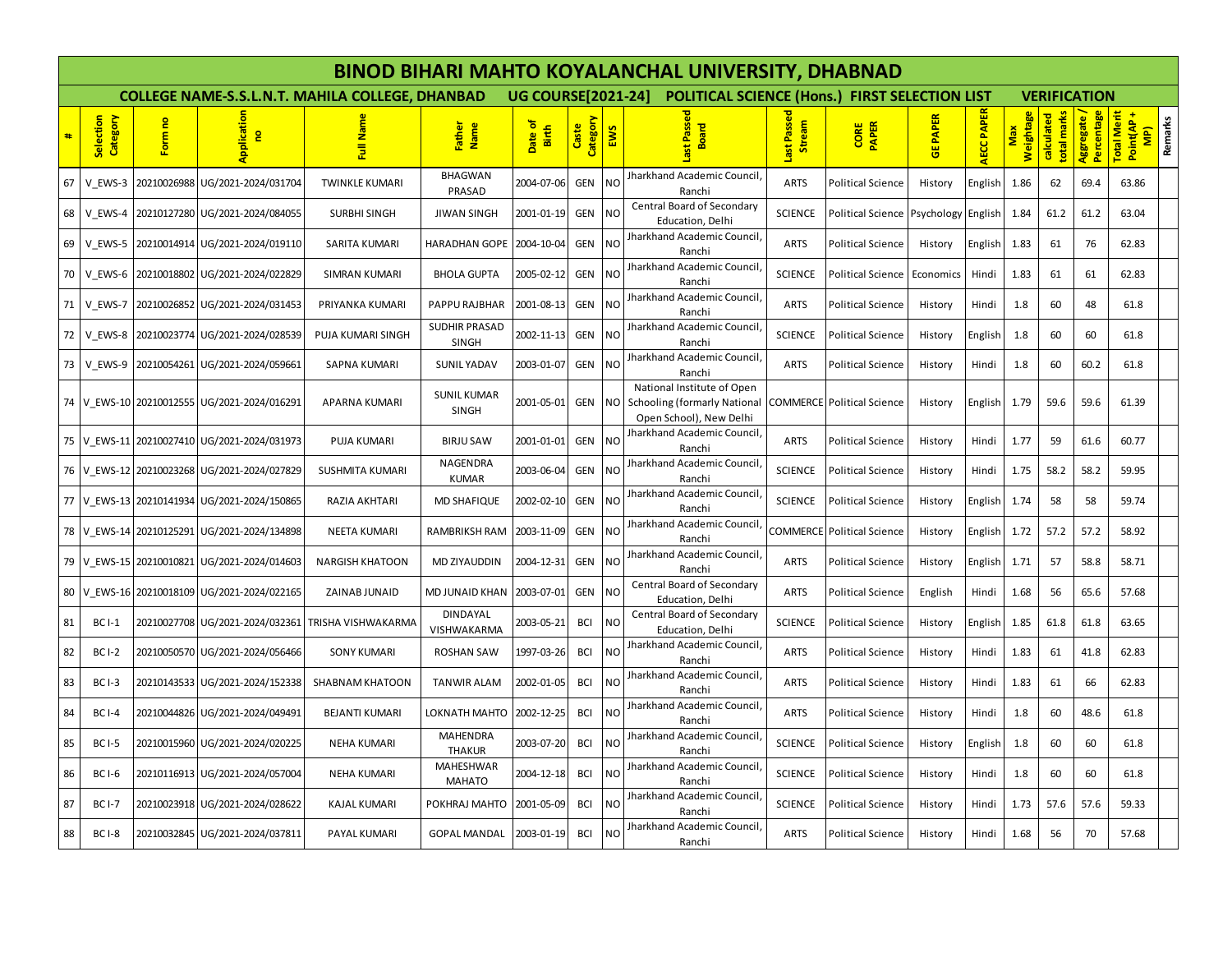|     |                       |                      |                                                |                                                        |                                    |                           |                   |                | <b>BINOD BIHARI MAHTO KOYALANCHAL UNIVERSITY, DHABNAD</b> |                          |                              |                 |                   |                  |                           |                         |                                                                    |
|-----|-----------------------|----------------------|------------------------------------------------|--------------------------------------------------------|------------------------------------|---------------------------|-------------------|----------------|-----------------------------------------------------------|--------------------------|------------------------------|-----------------|-------------------|------------------|---------------------------|-------------------------|--------------------------------------------------------------------|
|     |                       |                      |                                                | <b>COLLEGE NAME-S.S.L.N.T. MAHILA COLLEGE, DHANBAD</b> |                                    | <b>UG COURSE[2021-24]</b> |                   |                | POLITICAL SCIENCE (Hons.) FIRST SELECTION LIST            |                          |                              |                 |                   |                  | <b>VERIFICATION</b>       |                         |                                                                    |
| #   | Selection<br>Category | $\mathbf{e}$<br>Form | pplication<br><b>P</b><br>₹                    | Full Name                                              | Father<br>Name                     | Date of<br>Birth          | Caste<br>Category | EWS            | Passe<br><b>Board</b><br>ise                              | Passer<br>Stream<br>isel | CORE<br>PAPER                | <b>GE PAPER</b> | <b>AECC PAPER</b> | Weightage<br>Max | total marks<br>calculated | Percentage<br>Aggregate | <b>Total Merit</b><br>Remarks<br>Point(AP-<br>$\boxed{\mathbf{P}}$ |
| 89  | BCI-9                 |                      | 20210153951 UG/2021-2024/166044                | RAKHI KUMARI                                           | PARITOSH KUMAR 2003-06-16          |                           | <b>BCI</b>        | <b>NO</b>      | Jharkhand Academic Council<br>Ranchi                      | <b>ARTS</b>              | <b>Political Science</b>     | History         | Hindi             | 1.68             | 56                        | 61.2                    | 57.68                                                              |
| 90  | <b>BC I-10</b>        |                      | 20210023549 UG/2021-2024/028174                | <b>CHAMELI KUMARI</b>                                  | KUSHAL MAHTO                       | 2002-06-06                | <b>BCI</b>        | NO             | <b>Jharkhand Academic Council</b><br>Ranchi               | <b>SCIENCE</b>           | <b>Political Science</b>     | History         | Hindi             | 1.67             | 55.8                      | 55.8                    | 57.47                                                              |
| 91  | <b>BCI-11</b>         |                      | 20210131190 UG/2021-2024/141626                | SARITA KUMARI                                          | DHIRAJ MAHATO                      | 2002-03-10                | <b>BCI</b>        | <b>NO</b>      | Jharkhand Academic Council<br>Ranchi                      | <b>ARTS</b>              | <b>Political Science</b>     | History         | Hindi             | 1.65             | 55                        | 51.2                    | 56.65                                                              |
| 92  | <b>BC I-12</b>        |                      | 20210017302 UG/2021-2024/021299                | <b>KOMAL KUMARI</b>                                    | DINESH KUMAR                       | 2003-10-23                | <b>BCI</b>        | NO             | Jharkhand Academic Council<br>Ranchi                      | <b>SCIENCE</b>           | <b>Political Science</b>     | History         | Hindi             | 1.64             | 54.6                      | 54.6                    | 56.24                                                              |
| 93  | <b>BC I-13</b>        |                      | 20210062116 UG/2021-2024/062322                | SAMINA PRAVEEN                                         | KARIMUL ANSARI                     | 2003-01-15                | <b>BCI</b>        | NO             | Jharkhand Academic Council<br>Ranchi                      | <b>ARTS</b>              | <b>Political Science</b>     | History         | Hindi             | 1.62             | 54                        | 61.8                    | 55.62                                                              |
| 94  | BC II-1               |                      | 20210036815 UG/2021-2024/041827                | SANDHYA KUMARI                                         | SHAMBHU PRASAD 2004-01-07          |                           | <b>BCII</b>       | <b>NO</b>      | Jharkhand Academic Council<br>Ranchi                      |                          | COMMERCE Political Science   | English         | Hindi             | 1.85             | 61.6                      | 61.6                    | 63.45                                                              |
| 95  | <b>BC II-2</b>        |                      | 20210039796 UG/2021-2024/044771                | <b>RAGNI KUMARI</b>                                    | VIKRAM SHARMA   2003-02-16         |                           | <b>BCII</b>       | NO.            | Jharkhand Academic Council<br>Ranchi                      | <b>SCIENCE</b>           | <b>Political Science</b>     | History         | Hindi             | 1.75             | 58.2                      | 58.2                    | 59.95                                                              |
| 96  | BC II-3               |                      | 20210090050 UG/2021-2024/090399                | <b>TANNU KUMARI</b>                                    | DINESH KUMAR                       | 2004-02-12                | <b>BCII</b>       | <b>NO</b>      | <b>Jharkhand Academic Council</b><br>Ranchi               | <b>ARTS</b>              | <b>Political Science</b>     | History         | Hindi             | 1.68             | 56                        | 58.2                    | 57.68                                                              |
| 97  | <b>BC II-4</b>        |                      | 20210018197 UG/2021-2024/022288                | PRATIBHA KUMARI                                        | <b>PURAN LAL</b><br><b>BHAGAT</b>  | 1999-12-28                | <b>BCII</b>       | N <sub>O</sub> | Jharkhand Academic Council<br>Ranchi                      | <b>SCIENCE</b>           | <b>Political Science</b>     | History         | Hindi             | 1.66             | 55.4                      | 55.4                    | 57.06                                                              |
| 98  | <b>BC II-5</b>        |                      | 20210128390 UG/2021-2024/138505                | LAXMI KUMARI                                           | <b>JANAKINATH</b><br><b>MAHATO</b> | 2002-02-18                | <b>BCII</b>       | N <sub>O</sub> | Jharkhand Academic Council<br>Ranchi                      | <b>SCIENCE</b>           | <b>Political Science</b>     | History         | Hindi             | 1.66             | 55.4                      | 55.4                    | 57.06                                                              |
| 99  | BC II-6               |                      | 20210041077 UG/2021-2024/045663                | <b>SUJATA MEHTA</b>                                    | <b>BAMA PADO</b><br><b>MAHATO</b>  | 2003-12-18                | <b>BCII</b>       | <b>NO</b>      | <b>Jharkhand Academic Council</b><br>Ranchi               | <b>ARTS</b>              | <b>Political Science</b>     | History         | Hindi             | 1.47             | 49                        | 53.4                    | 50.47                                                              |
| 100 | BC II-7               |                      | 20210034785 UG/2021-2024/039685                | RITA KUMARI                                            | <b>BHOLA MAHTO</b>                 | 2002-04-07                | <b>BCII</b>       | N <sub>O</sub> | Jharkhand Academic Council<br>Ranchi                      | <b>SCIENCE</b>           | <b>Political Science</b>     | History         | Hindi             | 1.42             | 47.4                      | 47.4                    | 48.82                                                              |
| 101 | $V$ BC-II-8           |                      | 20210102069 UG/2021-2024/095233                | <b>ANJALI PATHAK</b>                                   | DEVNANDAN<br><b>PATHAK</b>         | 2003-01-27                | <b>GEN</b>        | <b>NO</b>      | Jharkhand Academic Council<br>Ranchi                      | <b>ARTS</b>              | <b>Political Science</b>     | Hindi           | Hindi             | 2.2              | 55                        | 45                      | 57.2                                                               |
| 102 | $V$ BC-II-9           |                      | 20210037738 UG/2021-2024/042628                | NAJMA KHATOON                                          | QUAMRUDDIN<br>ANSARI               | 2001-04-12                | <b>GEN</b>        | NO             | Jharkhand Academic Council<br>Ranchi                      | Commerce                 | <b>Political Science</b>     | History         | Hindi             | 1.64             | 54.6                      | 54.6                    | 56.24                                                              |
|     |                       |                      | 103 V BC-II-10 20210079879 UG/2021-2024/085604 | <b>NIYATI SEN</b>                                      | NIRMAL SEN                         | 1994-03-10                | <b>GEN</b>        | NO             | Jharkhand Academic Council<br>Ranchi                      | <b>ARTS</b>              | <b>Political Science</b>     | History         | Hindi             | 1.62             | 54                        | 48                      | 55.62                                                              |
| 104 | $SC-1$                |                      | 20210107268 UG/2021-2024/115752                | <b>SAPNA KUMARI</b>                                    | SATYENDRA<br>PRASAD                | 2003-09-10                | SC                | NO             | Central Board of Secondary<br>Education, Delhi            | COMMERCE                 | <b>Political Science</b>     | Economics       | English           | 1.8              | 60                        | 60                      | 61.8                                                               |
| 105 | $SC-2$                |                      | 20210026839 UG/2021-2024/031513                | DEEPIKA KUMARI                                         | <b>MITHU RAJAK</b>                 | 2004-06-15                | SC                | NO             | Jharkhand Academic Council<br>Ranchi                      | <b>ARTS</b>              | <b>Political Science</b>     | History         | English           | 1.65             | 55                        | 75.2                    | 56.65                                                              |
| 106 | $SC-3$                |                      | 20210027195 UG/2021-2024/031489                | <b>MOHIT KUMAR</b>                                     | <b>RAJAN KUMAR</b><br><b>RAM</b>   | 2003-06-02                | SC                | <b>NO</b>      | Jharkhand Academic Council<br>Ranchi                      | <b>SCIENCE</b>           | <b>Political Science</b>     | History         | Hindi             | 1.63             | 54.4                      | 54.4                    | 56.03                                                              |
| 107 | $SC-4$                | 20210015897          | UG/2021-2024/019864                            | <b>SUPRIYA KUMARI</b>                                  | <b>SURESH KUMAR</b>                | 2003-05-21                | SC                | N <sub>O</sub> | Jharkhand Academic Council<br>Ranchi                      | COMMERCE                 | Political Science Psychology |                 | English           | 1.56             | 52                        | 52                      | 53.56                                                              |
| 108 | $SC-5$                |                      | 20210024557 UG/2021-2024/029190                | <b>SUPRIYA KUMARI</b>                                  | <b>SURESH KUMAR</b>                | 2003-05-21                | SC                | <b>NO</b>      | Jharkhand Academic Council<br>Ranchi                      |                          | COMMERCE Political Science   | History         | Hindi             | 1.56             | 52                        | 52                      | 53.56                                                              |
| 109 | $SC-6$                |                      | 20210075535 UG/2021-2024/070771                | <b>SHOBHA KUMARI</b>                                   | PRAMOD RAJWAR 2003-03-01           |                           | SC                | <b>NO</b>      | Jharkhand Academic Council<br>Ranchi                      | <b>ARTS</b>              | <b>Political Science</b>     | Economics       | Hindi             | 1.47             | 49                        | 49.2                    | 50.47                                                              |
| 110 | $V_SC-7$              |                      | 20210044430 UG/2021-2024/049199                | <b>BAIJANTI KUMARI</b>                                 | SOHAN MAHTO                        | 2004-01-01                | <b>BCI</b>        | NO             | Jharkhand Academic Council<br>Ranchi                      | <b>ARTS</b>              | <b>Political Science</b>     | History         | Hindi             | 1.62             | 54                        | 46.4                    | 55.62                                                              |
|     |                       |                      |                                                |                                                        |                                    |                           |                   |                |                                                           |                          |                              |                 |                   |                  |                           |                         |                                                                    |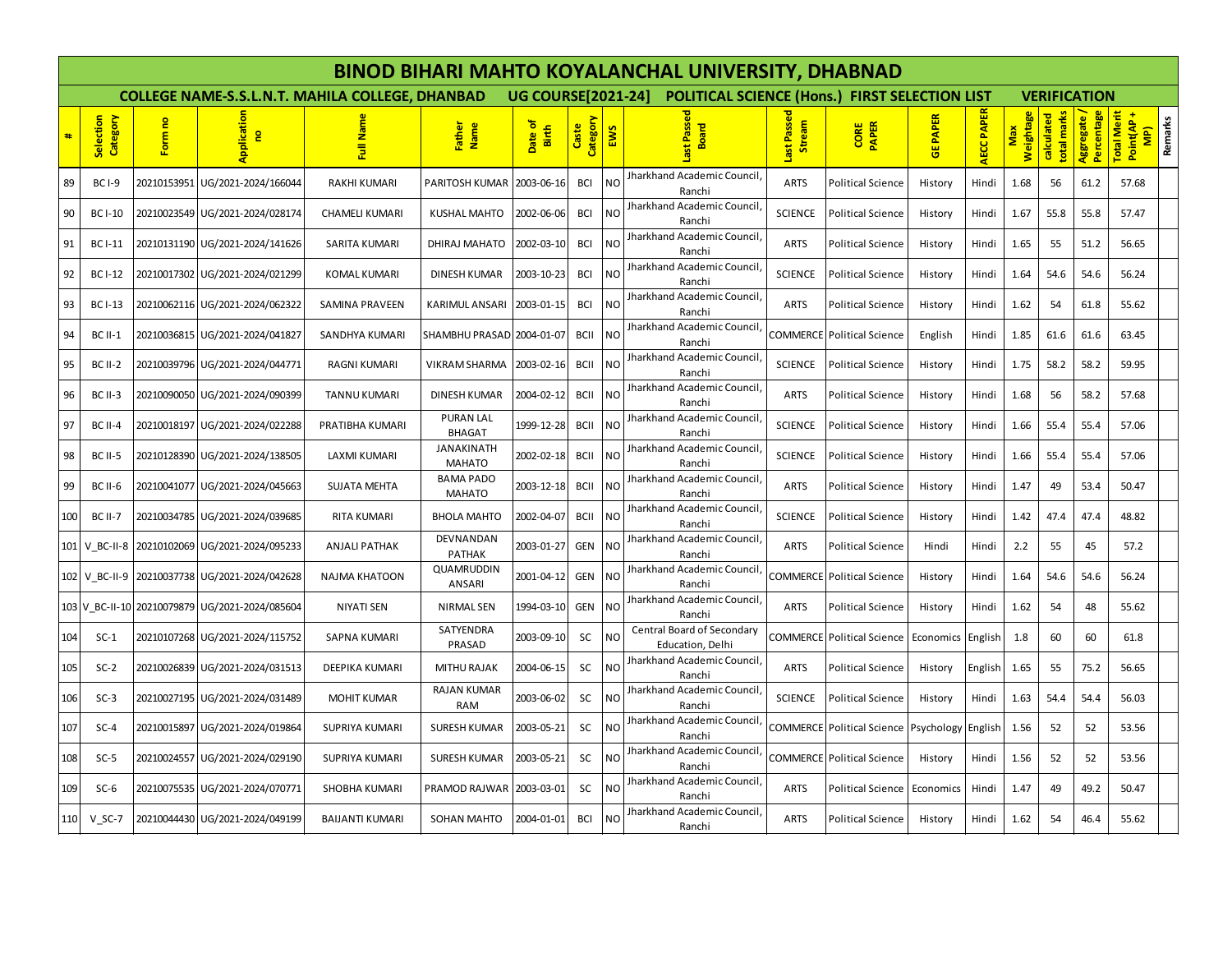|     |          |                                 |                                                        |                                 |                            |            |                  | <b>BINOD BIHARI MAHTO KOYALANCHAL UNIVERSITY, DHABNAD</b> |             |                          |            |       |      |            |                     |       |         |
|-----|----------|---------------------------------|--------------------------------------------------------|---------------------------------|----------------------------|------------|------------------|-----------------------------------------------------------|-------------|--------------------------|------------|-------|------|------------|---------------------|-------|---------|
|     |          |                                 | <b>COLLEGE NAME-S.S.L.N.T. MAHILA COLLEGE, DHANBAD</b> |                                 | <b>UG COURSE[2021-24]</b>  |            |                  | POLITICAL SCIENCE (Hons.) FIRST SELECTION LIST            |             |                          |            |       |      |            | <b>VERIFICATION</b> |       |         |
| #   |          |                                 |                                                        | 흥 휴                             | <u>ㅎㅎ</u><br>Date<br>Birtl | Caste      | ategor<br>EWS    |                                                           |             | <b>CORE</b><br>PAPER     | <b>GEP</b> |       |      | <u>ate</u> | 圖                   | 혼     | Remarks |
|     |          |                                 |                                                        |                                 |                            |            |                  |                                                           |             |                          |            |       |      |            |                     |       |         |
| 111 | $V$ SC-8 | 20210077984 UG/2021-2024/083945 | <b>GITA KUMARI</b>                                     | BHAGAN MAHTO 2004-03-08         |                            | <b>BCI</b> | NO <sub>1</sub>  | Jharkhand Academic Council,<br>Ranchi                     | <b>ARTS</b> | Political Science        | History    | Hindi | 1.62 | 54         | 64.8                | 55.62 |         |
| 112 | $V$ SC-9 | 20210016563 UG/2021-2024/020366 | PUNAM KUMARI                                           | <b>BASUDEV</b><br><b>MAHATO</b> | 2000-04-15                 | <b>BCI</b> | INO <sup>1</sup> | I Jharkhand State Paramedical<br>Council, Ranchi          | <b>ARTS</b> | <b>Political Science</b> | History    | Hindi | 1.56 | 52         | 50                  | 53.56 |         |

| #   | Selection<br>Category | Form no       | Application                     | <b>Name</b><br>튐                | Father<br>Name                      | Date of<br>Birth | Category<br>Caste | EWS            | Last Passed<br><b>Board</b>                    | Last Passed<br>Stream | <b>PAPER</b><br><b>CORE</b>  | <b>GE PAPER</b> | <b>AECC PAPER</b> | Weightage<br>Max | total marks<br>calculated | Percentage<br>Aggregate | <b>Total Merit</b><br>Point(AP<br>$\widehat{P}$ | <b>Remarks</b> |
|-----|-----------------------|---------------|---------------------------------|---------------------------------|-------------------------------------|------------------|-------------------|----------------|------------------------------------------------|-----------------------|------------------------------|-----------------|-------------------|------------------|---------------------------|-------------------------|-------------------------------------------------|----------------|
|     |                       |               |                                 |                                 |                                     |                  |                   |                |                                                |                       |                              |                 |                   |                  |                           |                         |                                                 |                |
| 111 | $V$ SC-8              | 20210077984   | UG/2021-2024/083945             | <b>GITA KUMARI</b>              | <b>BHAGAN MAHTO</b>                 | 2004-03-08       | <b>BCI</b>        | <b>NO</b>      | Jharkhand Academic Council<br>Ranchi           | <b>ARTS</b>           | <b>Political Science</b>     | History         | Hindi             | 1.62             | 54                        | 64.8                    | 55.62                                           |                |
| 112 | $V$ SC-9              | 20210016563   | UG/2021-2024/020366             | PUNAM KUMARI                    | <b>BASUDEV</b><br><b>MAHATO</b>     | 2000-04-15       | BCI               | NO             | Jharkhand State Paramedical<br>Council, Ranchi | <b>ARTS</b>           | <b>Political Science</b>     | History         | Hindi             | 1.56             | 52                        | 50                      | 53.56                                           |                |
| 113 | $V$ SC-10             | 20210016801 l | UG/2021-2024/020972             | <b>PUJA KUMARI</b>              | <b>MANOJ KUMAR</b>                  | 2002-09-01       | <b>BCI</b>        | NO.            | Jharkhand Academic Council<br>Ranchi           | <b>ARTS</b>           | <b>Political Science</b>     | History         | Hindi             | 1.56             | 52                        | 58.4                    | 53.56                                           |                |
| 114 | $V$ SC-11             | 20210154606   | UG/2021-2024/166708             | PRITI KUMARI                    | RAVI RAWANI                         | 2003-12-18       | BCI               | NO             | Jharkhand Academic Council<br>Ranchi           | <b>ARTS</b>           | <b>Political Science</b>     | History         | Hindi             | 1.56             | 52                        | 57.2                    | 53.56                                           |                |
| 115 | $V$ SC-12             |               | 20210140735 UG/2021-2024/149862 | KAJAL RAWANI                    | MAHENDRA<br>RAWANI                  | 2003-10-07       | <b>BCI</b>        | NO             | Jharkhand Academic Open<br>Board               | <b>ARTS</b>           | <b>Political Science</b>     | History         | English           | 1.53             | 51                        | 49.2                    | 52.53                                           |                |
| 116 | $V$ SC-13             | 20210078656   | UG/2021-2024/084477             | PRITI KUMARI                    | <b>JHABU MAHTO</b>                  | 2004-04-20       | BCI               | NO.            | Jharkhand Academic Council<br>Ranchi           | <b>ARTS</b>           | <b>Political Science</b>     | History         | Hindi             | 1.53             | 51                        | 60                      | 52.53                                           |                |
| 117 | $V$ SC-14             | 20210009953   | UG/2021-2024/013753             | <b>NITU KUMARI</b>              | DAMODAR RAY                         | 2001-01-19       | <b>BCI</b>        | NO.            | Jharkhand Academic Council<br>Ranchi           | <b>ARTS</b>           | <b>Political Science</b>     | History         | Hindi             | 1.5              | 50                        | 47.8                    | 51.5                                            |                |
| 118 | $V$ SC-15             | 20210041116   | UG/2021-2024/045934             | <b>SUMAN KUMARI</b>             | <b>KALU MANDAL</b>                  | 2004-04-18       | <b>BCI</b>        | NO             | Jharkhand Academic Council<br>Ranchi           | <b>ARTS</b>           | <b>Political Science</b>     | History         | English           | 1.5              | 50                        | 65                      | 51.5                                            |                |
| 119 | $V_SC-16$             | 20210018719   | UG/2021-2024/022772             | <b>ANJALI KUMARI</b>            | <b>GANESH RAM</b>                   | 2002-03-03       | BCI               | NO.            | Jharkhand Academic Council,<br>Ranchi          | <b>ARTS</b>           | <b>Political Science</b>     | History         | Hindi             | 1.47             | 49                        | 46.8                    | 50.47                                           |                |
| 120 | $ST-1$                | 20210020129   | UG/2021-2024/017378             | PRIYANKA KUMARI<br><b>MURMU</b> | LEKHARAM<br><b>MURMU</b>            | 2002-10-13       | <b>ST</b>         | N <sub>O</sub> | Jharkhand Academic Council<br>Ranchi           | <b>ARTS</b>           | <b>Political Science</b>     | English         | Hindi             | 1.74             | 58                        | 64                      | 59.74                                           |                |
| 121 | $ST-2$                | 20210010811   | UG/2021-2024/014694             | PUJA KUMARI TUDU                | <b>JITRAM TUDU</b>                  | 2003-04-25       | <b>ST</b>         | N <sub>O</sub> | Jharkhand Academic Council<br>Ranchi           | <b>ARTS</b>           | Political Science            | History         | Hindi             | 1.68             | 56                        | 53.8                    | 57.68                                           |                |
| 122 | $ST-3$                |               | 20210010622 UG/2021-2024/014472 | <b>SUMAN KUMARI</b>             | DEVILAL MURMU                       | 2004-04-14       | <b>ST</b>         | <b>NO</b>      | Iharkhand Academic Council<br>Ranchi           | <b>ARTS</b>           | <b>Political Science</b>     | History         | Hindi             | 1.68             | 56                        | 55.4                    | 57.68                                           |                |
| 123 | $ST-4$                | 20210064899   | UG/2021-2024/070378             | PRIYANKA KUMARI                 | <b>MANOJ KUMAR</b><br><b>MODI</b>   | 2003-09-10       | <b>ST</b>         | NO.            | Jharkhand Academic Council<br>Ranchi           | <b>SCIENCE</b>        | Political Science            | History         | Hindi             | 1.65             | 55                        | 55                      | 56.65                                           |                |
| 124 | $ST-5$                | 202100355581  | UG/2021-2024/040460             | KARINA KUMARI                   | NEMCHAND<br><b>HANSDA</b>           | 2002-01-01       | <b>ST</b>         | <b>NO</b>      | Jharkhand Academic Open<br>Board               | <b>ARTS</b>           | <b>Political Science</b>     | History         | Hindi             | 1.59             | -53                       | 57.8                    | 54.59                                           |                |
| 125 | $ST-6$                | 20210078514   | UG/2021-2024/084216             | SNEHA LATA MINJ                 | <b>EMIL MINJ</b>                    | 2002-12-12       | <b>ST</b>         | <b>NO</b>      | Jharkhand Academic Council<br>Ranchi           | <b>ARTS</b>           | <b>Political Science</b>     | History         | Hindi             | 1.41             | 47                        | 40                      | 48.41                                           |                |
| 126 | $ST-7$                | 20210065901   | UG/2021-2024/070993             | PINKI ORAON                     | <b>MANOHAR</b><br><b>ORAON</b>      | 2003-12-28       | <b>ST</b>         | NO.            | Jharkhand Academic Council<br>Ranchi           | <b>ARTS</b>           | Political Science Philosophy |                 | Hindi             | 1.38             | 46                        | 46.4                    | 47.38                                           |                |
| 127 | $ST-8$                | 20210112027   | UG/2021-2024/121379             | <b>GAURI KUMARI</b>             | <b>BASUDEO ORAON</b>                | 2001-08-20       | <b>ST</b>         | <b>NO</b>      | <b>Jharkhand Academic Council</b><br>Ranchi    | <b>ARTS</b>           | Political Science            | History         | Hindi             | 1.35             | 45                        | 45                      | 46.35                                           |                |
| 128 | $ST-9$                | 20210105442   | UG/2021-2024/111745             | SONMIRU MURMU                   | MOTA MURMU                          | 2003-09-18       | <b>ST</b>         | <b>NO</b>      | Jharkhand Academic Council,<br>Ranchi          | <b>ARTS</b>           | <b>Political Science</b>     | History         | Hindi             | 1.35             | 45                        | 48.4                    | 46.35                                           |                |
| 129 | $V_S$ T-10            | 20210010431   | UG/2021-2024/014232             | <b>ANOKHI KUMARI</b>            | <b>MANOJ KUMAR</b><br><b>MAHATO</b> | 2001-12-19       | <b>BCI</b>        | NO             | Jharkhand Academic Council<br>Ranchi           | <b>SCIENCE</b>        | Political Science            | History         | Hindi             | 1.43             | 47.6                      | 47.6                    | 49.03                                           |                |
| 130 | $V$ ST-11             | 20210087651   | UG/2021-2024/092841             | <b>SHIVANI KUMARI</b>           | <b>MAHADEO DEVI</b>                 | 2004-02-07       | BCI               | NO.            | Jharkhand Academic Council<br>Ranchi           | <b>SCIENCE</b>        | <b>Political Science</b>     | History         | Hindi             | 1.42             | 47.4                      | 47.4                    | 48.82                                           |                |
| 131 | $V_S$ T-12            | 20210032595   | UG/2021-2024/037474             | <b>SONALI KUMARI</b><br>MANDAL  | <b>PARITOSH</b><br>MANDAL           | 2003-08-01       | <b>BCI</b>        | NO.            | Jharkhand Academic Council<br>Ranchi           | <b>ARTS</b>           | Political Science            | History         | Hindi             | 1.41             | 47                        | 57.6                    | 48.41                                           |                |
| 132 | $V_S$ T-13            |               | 20210033187 UG/2021-2024/037702 | <b>USHA KUMARI</b>              | <b>AKLU MAHATO</b>                  | 1992-11-05       | <b>BCI</b>        | <b>NO</b>      | Jharkhand Academic Council<br>Ranchi           | <b>SCIENCE</b>        | <b>Political Science</b>     | History         | Hindi             | 1.4              | 46.6                      | 46.6                    | 48                                              |                |
|     |                       |               |                                 |                                 |                                     |                  |                   |                |                                                |                       |                              |                 |                   |                  |                           |                         |                                                 |                |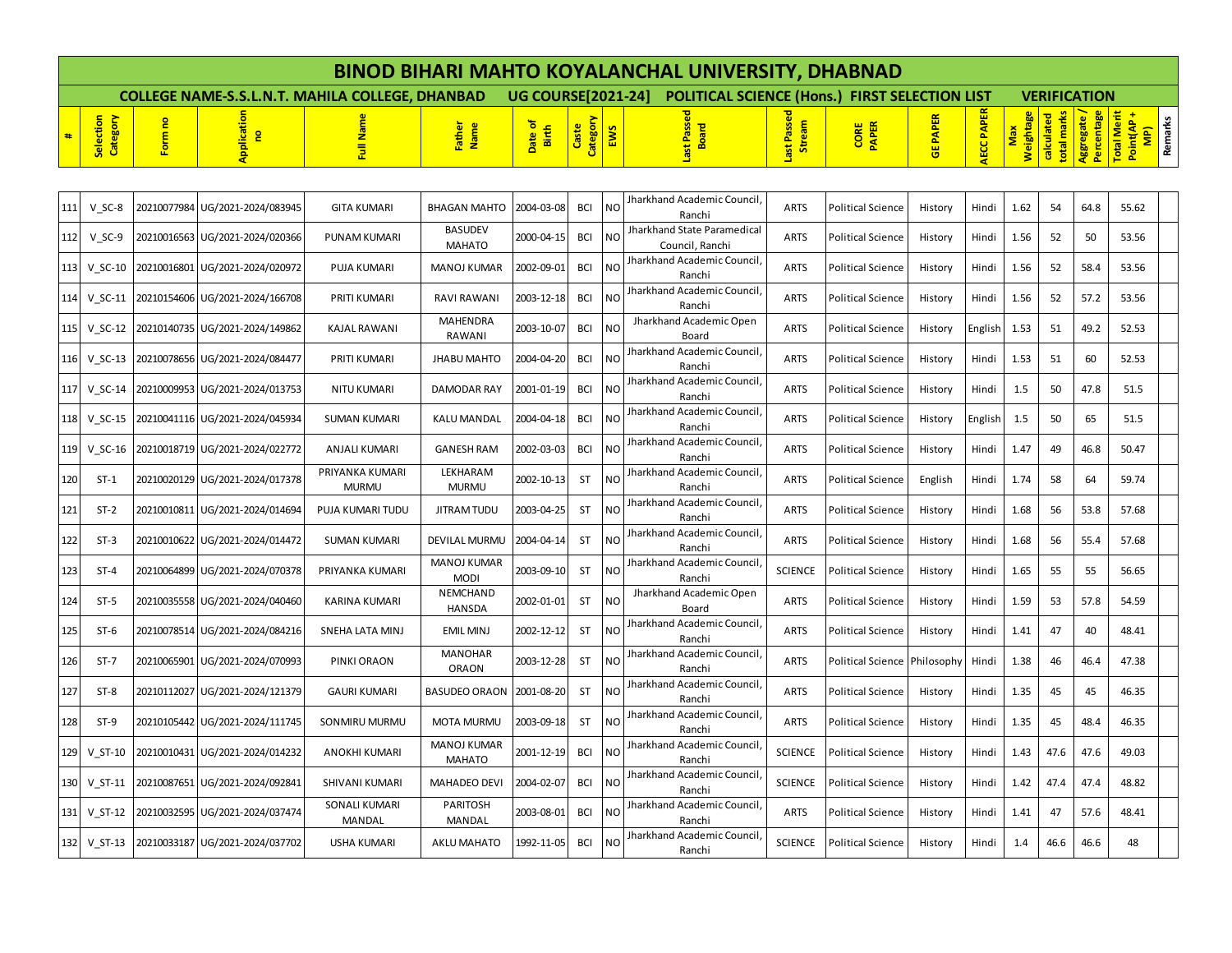|     |                       |             |                                 |                                                        |                                   |                           |                   |                | <b>BINOD BIHARI MAHTO KOYALANCHAL UNIVERSITY, DHABNAD</b> |                         |                                   |                 |                   |                  |                           |                         |                                                           |
|-----|-----------------------|-------------|---------------------------------|--------------------------------------------------------|-----------------------------------|---------------------------|-------------------|----------------|-----------------------------------------------------------|-------------------------|-----------------------------------|-----------------|-------------------|------------------|---------------------------|-------------------------|-----------------------------------------------------------|
|     |                       |             |                                 | <b>COLLEGE NAME-S.S.L.N.T. MAHILA COLLEGE, DHANBAD</b> |                                   | <b>UG COURSE[2021-24]</b> |                   |                | <b>POLITICAL SCIENCE (Hons.) FIRST SELECTION LIST</b>     |                         |                                   |                 |                   |                  | <b>VERIFICATION</b>       |                         |                                                           |
| #   | Selection<br>Category | Form no     | pplication<br>g<br>a            | Full Name                                              | <b>Name</b><br>Father             | Date of<br>Birth          | Caste<br>Category | EWS            | Passe<br><b>Board</b>                                     | Passe<br>Stream<br>isel | <b>CORE</b><br>PAPER              | <b>GE PAPER</b> | <b>AECC PAPER</b> | Weightage<br>Max | total marks<br>calculated | Percentage<br>Aggregate | <b>Total Merit</b><br>Remarks<br>Point(AP<br>$\mathbf{P}$ |
| 133 | $V_S$ T-14            |             | 20210109409 UG/2021-2024/118368 | <b>GANGA KUMARI</b>                                    | <b>MURLIDHAR</b><br><b>MAHATO</b> | 2001-04-18                | <b>BCI</b>        | NO             | Jharkhand Academic Council<br>Ranchi                      | <b>ARTS</b>             | <b>Political Science</b>          | Economics       | Hindi             | 1.38             | 46                        | 43.6                    | 47.38                                                     |
| 134 | $V$ ST-15             |             | 20210026378 UG/2021-2024/030992 | <b>ASHA KUMARI</b>                                     | <b>BUJAN MAHATO</b>               | 2002-10-28                | <b>BCI</b>        | N <sub>O</sub> | Iharkhand Academic Council<br>Ranchi                      | <b>ARTS</b>             | <b>Political Science</b>          | History         | Hindi             | 1.38             | 46                        | 60                      | 47.38                                                     |
| 135 | $V$ ST-16             |             | 20210026142 UG/2021-2024/030757 | RABINA PARWEEN                                         | <b>MD SAGIR ANSARI</b>            | 2003-04-27                | <b>BCI</b>        | N <sub>O</sub> | Iharkhand Academic Council<br>Ranchi                      | <b>ARTS</b>             | <b>Political Science</b>          | History         | Hindi             | 1.38             | 46                        | 51.4                    | 47.38                                                     |
| 136 | $V_S$ T-17            |             | 20210054374 UG/2021-2024/059874 | <b>SNEHA KUMARI</b>                                    | KAPIL KUMAR DEY                   | 2004-03-10                | <b>BCI</b>        | N <sub>O</sub> | Iharkhand Academic Council<br>Ranchi                      | <b>ARTS</b>             | <b>Political Science</b>          | English         | Hindi             | 1.38             | 46                        | 60                      | 47.38                                                     |
| 137 | $V_S$ T-18            |             | 20210098096 UG/2021-2024/103543 | <b>SAMIRA PERWEEN</b>                                  | <b>MD SAGIR</b>                   | 2001-08-15                | <b>GEN</b>        | N <sub>O</sub> | Jharkhand Academic Council<br>Ranchi                      | <b>ARTS</b>             | <b>Political Science</b>          | History         | Hindi             | 1.62             | 54                        | 47.4                    | 55.62                                                     |
| 138 | V ST-19               |             | 20210154916 UG/2021-2024/166447 | <b>SHITAL KUMARI</b>                                   | CHANDRASHEKHA<br><b>R RAY</b>     | 2003-05-12                | <b>GEN</b>        | NO             | Iharkhand Academic Council<br>Ranchi                      | <b>ARTS</b>             | <b>Political Science</b>          | History         | English           | 1.62             | 54                        | 55                      | 55.62                                                     |
| 139 | $V_S$ T-20            |             | 20210091018 UG/2021-2024/096714 | KRITIKA KUMARI                                         | <b>BHARAT SINGH</b>               | 2004-04-18                | GEN               | N <sub>O</sub> | Iharkhand Academic Council<br>Ranchi                      | <b>ARTS</b>             | <b>Political Science</b>          | History         | English           | 1.62             | 54                        | 60                      | 55.62                                                     |
| 140 | $V$ ST-21             |             | 20210014618 UG/2021-2024/018572 | NISHA KUMARI                                           | <b>DILIP THAKUR</b>               | 2004-09-26                | GEN               | N <sub>O</sub> | Iharkhand Academic Council<br>Ranchi                      | <b>ARTS</b>             | <b>Political Science</b>          | History         | English           | 1.62             | 54                        | 67.4                    | 55.62                                                     |
| 141 | $V_S$ T-22            |             | 20210040504 UG/2021-2024/045432 | <b>LALITA KUMARI</b>                                   | <b>SHAMBHU SONI</b>               | 2002-10-01                | <b>GEN</b>        | N <sub>O</sub> | Iharkhand Academic Council<br>Ranchi                      | <b>ARTS</b>             | Political Science                 | History         | Hindi             | 1.59             | 53                        | 47                      | 54.59                                                     |
| 142 | $V_S$ T-23            |             | 20210054813 UG/2021-2024/060308 | <b>NIKKI KUMARI</b>                                    | <b>GANESH NUTT</b>                | 2002-02-11                | GEN               | NO             | Jharkhand Academic Open<br>Board                          | <b>ARTS</b>             | <b>Political Science</b>          | History         | Hindi             | 1.56             | 52                        | 63.2                    | 53.56                                                     |
| 143 | $V_S$ T-24            |             | 20210059057 UG/2021-2024/063940 | <b>JYOTI KUMARI</b>                                    | RAJU PASAWAN                      | 2002-06-18                | <b>GEN</b>        | N <sub>O</sub> | Iharkhand Academic Council<br>Ranchi                      | <b>ARTS</b>             | <b>Political Science</b>          | History         | Hindi             | 1.56             | 52                        | 50                      | 53.56                                                     |
| 144 | $V_S$ T-25            |             | 20210132439 UG/2021-2024/131609 | <b>DIVYA KUMARI</b>                                    | KRISHNA BHUIA                     | 2003-04-13                | GEN               | N <sub>O</sub> | Iharkhand Academic Council<br>Ranchi                      | <b>COMMERCE</b>         | <b>Political Science</b>          | History         | Hindi             | 1.56             | 52                        | 52                      | 53.56                                                     |
| 145 | V ST-26               |             | 20210018091 UG/2021-2024/022187 | <b>JUBEDA KHATOON</b>                                  | ALIMUDDIN<br>ANSARI               | 2002-02-13                | <b>GEN</b>        | N <sub>O</sub> | Iharkhand Academic Council<br>Ranchi                      | <b>ARTS</b>             | <b>Political Science</b>          | Economics       | Hindi             | 1.53             | 51                        | 48.4                    | 52.53                                                     |
| 146 | $V_S$ T-27            |             | 20210011355 UG/2021-2024/015203 | <b>MAMTA KUMARI</b>                                    | SATYENDRA<br>PANDIT               | 2003-03-28                | <b>GEN</b>        | NO             | Iharkhand Academic Council<br>Ranchi                      | <b>ARTS</b>             | <b>Political Science</b>          | History         | Hindi             | 1.53             | 51                        | 68.8                    | 52.53                                                     |
| 147 | $V_S$ T-28            |             | 20210071016 UG/2021-2024/076911 | <b>MONIKA KUMARI</b>                                   | RAMADHIN<br>PASWAN                | 2003-12-31                | <b>GEN</b>        | N <sub>O</sub> | Iharkhand Academic Council<br>Ranchi                      | <b>ARTS</b>             | <b>Political Science</b>          | History         | English           | 1.53             | 51                        | 44                      | 52.53                                                     |
| 148 | $V_S$ T-29            |             | 20210070349 UG/2021-2024/076288 | <b>JYOTI KUMARI</b>                                    | <b>RANJIT KUMAR</b>               | 2001-09-11                | <b>GEN</b>        | N <sub>O</sub> | Iharkhand Academic Council<br>Ranchi                      |                         | <b>COMMERCE Political Science</b> | English         | Hindi             | 1.51             | 50.4                      | 50.4                    | 51.91                                                     |
| 149 | $V_S$ T-30            |             | 20210100300 UG/2021-2024/070541 | <b>NAZRAH RIZVI</b>                                    | SYED NOOH<br><b>AHMED RIZVI</b>   | 2003-01-07                | GEN               | N <sub>O</sub> | Iharkhand Academic Council<br>Ranchi                      | <b>ARTS</b>             | <b>Political Science</b>          | History         | English           | 1.5              | 50                        | 67.4                    | 51.5                                                      |
| 150 | $V$ ST-31             |             | 20210014183 UG/2021-2024/018381 | NANDINI KUMARI                                         | <b>MAHESH KHATIK</b>              | 2004-08-11                | <b>GEN</b>        | N <sub>O</sub> | Iharkhand Academic Council<br>Ranchi                      | <b>ARTS</b>             | Political Science                 | History         | Hindi             | 1.5              | 50                        | 68.5                    | 51.5                                                      |
| 151 | $V$ ST-32             |             | 20210036992 UG/2021-2024/041695 | RAUSHAN PARWEEN                                        | MD AZAD ANSARI                    | 2003-04-05                | <b>GEN</b>        | NO             | Iharkhand Academic Council<br>Ranchi                      | <b>ARTS</b>             | <b>Political Science</b>          | History         | Hindi             | 1.47             | 49                        | 42.4                    | 50.47                                                     |
| 152 | $V_S$ T-33            |             | 20210011251 UG/2021-2024/015115 | <b>ANJALI KUMARI</b>                                   | <b>HARI NARAYAN</b><br>PRASAD     | 2002-09-18                | <b>GEN</b>        | N <sub>O</sub> | Iharkhand Academic Council<br>Ranchi                      | <b>SCIENCE</b>          | <b>Political Science</b>          | History         | Hindi             | 1.46             | 48.8                      | 48.8                    | 50.26                                                     |
| 153 | $V_S$ T-34            |             | 20210020620 UG/2021-2024/025043 | <b>SHAGUFTA PARWEEN</b>                                | MD FAROOQUE<br><b>KHAN</b>        | 2003-09-30                | GEN               | N <sub>O</sub> | Iharkhand Academic Council<br>Ranchi                      | <b>ARTS</b>             | <b>Political Science</b>          | History         | Hindi             | 1.41             | 47                        | 54.4                    | 48.41                                                     |
| 154 | $V_S$ T-35            | 20210054655 | UG/2021-2024/060165             | <b>NEHA KUMARI</b>                                     | <b>GANESH NUTT</b>                | 2004-04-07                | GEN               | NO             | Jharkhand Academic Open<br>Board                          | <b>ARTS</b>             | <b>Political Science</b>          | History         | Hindi             | 1.41             | 47                        | 60                      | 48.41                                                     |
|     |                       |             |                                 |                                                        |                                   |                           |                   |                |                                                           |                         |                                   |                 |                   |                  |                           |                         |                                                           |